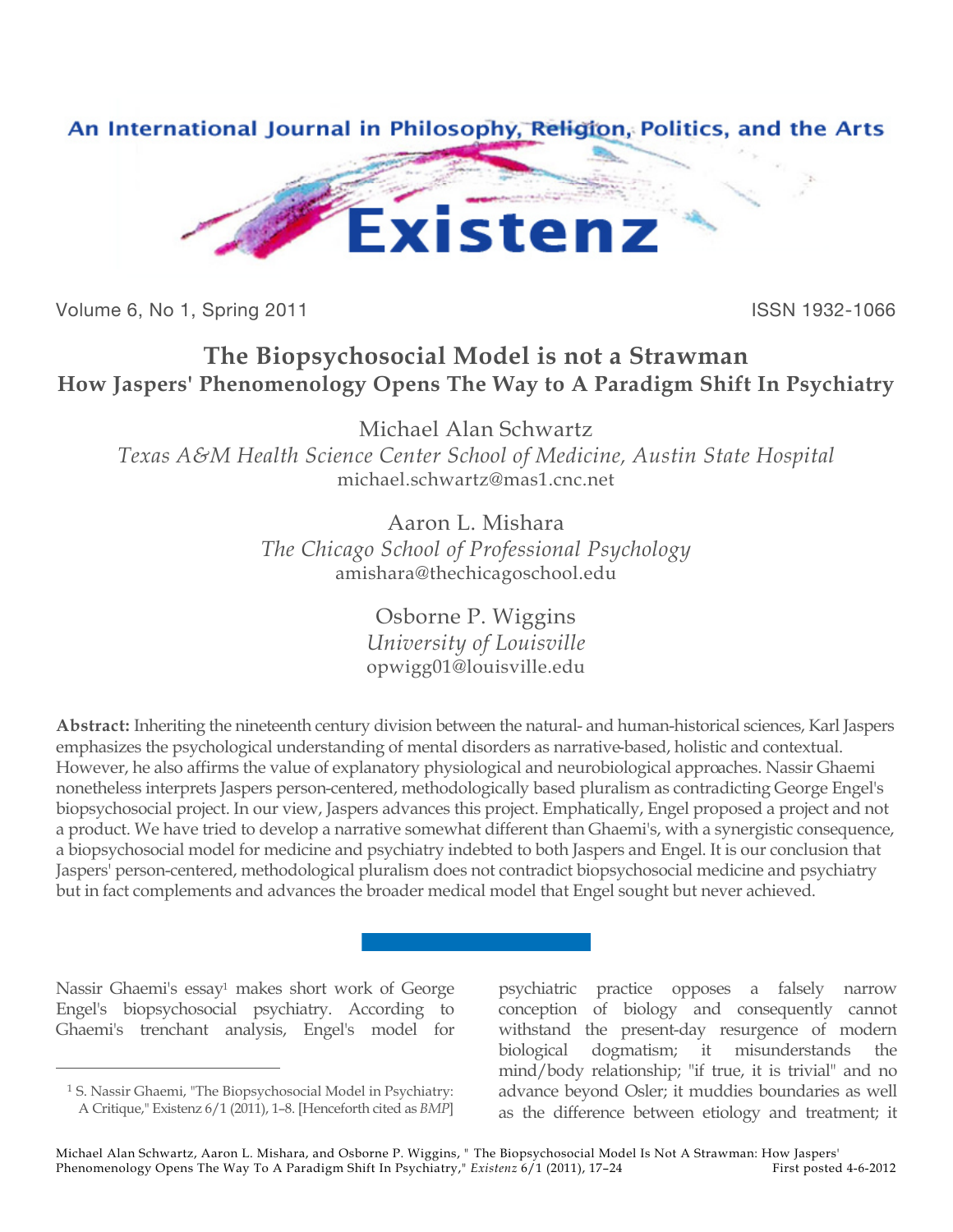falsely presumes superiority for psychiatry over allied health professions; and it is an unfit approach for teachers; payers, and managed care in general. Far better, for Ghaemi, is a non-eclectic, pluralistic model for psychiatry based (so he claims) upon the seminal ideas of Karl Jaspers.

We begin this response by agreeing with Ghaemi's two major assertions. Present-day biopsychosocial medicine and psychiatry are deeply flawed, and Jaspers' existentially informed, pluralistic, and methodbased psychiatry offers corrective direction. Nonetheless, we and Ghaemi have substantive disagreements. Ghaemi interprets Jaspers personcentered, methodologically based pluralism as contradicting Engel's medical project. In our view, Jaspers advances this project. Emphatically, Engel proposed a project and not a product, and were Engel alive today and witness to the "silos" (biological, psychological and social) of present-day biopsychosocial psychiatry, he would doubtlessly wonder what if anything all this has to do with his work. Indeed, Engel was well aware of the "silophication" lurking in the term "bio-psycho-social" (the tendency to concretize the term and then have medicine divided up into three parts). Engel abandoned biopsychosocial for about a decade and replaced it with "infomedicine." He writes in 1987, "the very word biopsychosocial, as though linking three entities, all too readily pulls one back towards the classical Newtonian-Cartesian position, a tripartite dualistic re-edition of *psychosomatic* or *psychophysiological*."2 Anticipating a broader, more integrative practice of medicine, Engel called for "medical revolution" suffused with "postmodern scientific thinking," and for this task the term biopsychosocial was "clearly inadequate" (*SMR* viii). Later on, toward the end of his life, still searching for a way and presumably disappointed with "infomedicine," (we can only speculate as to why as there is no reliable source for the reasons for Engel's discouragement), he returned to the term "biopsychosocial."3 Once again, as we will see

 $\overline{a}$ 

below, the term remained a call rather than an outcome. Ghaemi, as we will also see below, is unsympathetic to postmodernism, and Engel's appeals to postmodern science are one of the major foci of Ghaemi's critique. At this point in our essay, we will only comment that Ghaemi's criticism of Engel, curiously dissociated as it is from any historical context, is strikingly postmodern.

We have our own disagreements with Engel, and we will return to them in this essay. Akin to Ghaemi, we are indebted to Karl Jaspers. Nonetheless, while Jaspers' critique of present day practice remains fresh in many ways, we have difficulty aligning it with Ghaemi's critique. In the first place, we do not think that the sharp boundary drawn by Ghaemi between Jaspers and postmodernism holds as securely as Ghaemi presupposes. At its core, postmodernism involves a call for criticism and skepticism; we find a similar clear call in the work of Jaspers. Secondly (and more importantly for the present commentary), we dissent from Ghaemi's billiard ball metaphor—"a ball for each hole"—for proper medical and psychiatric practice. A ball for each hole? A method for each problem? Here, choice of method is "based on empirical data (as available) and on conceptual soundness (otherwise)?" Yes, that could be one, highly abstract and reductionistic pluralistic approach to a method based psychiatry (and quite different from eclecticism). Then, based on data and logic, Patient A could get her medication, and patient B his evidence-based form of psychotherapy, and Patient C a social, or perhaps a spiritual approach. And, for patient D we could reserve, serially following Ghaemi, medication and then psychotherapy. In all cases, less would be more. Managed care would be pleased, and preference would cede place to science, evidence, and conceptual rigor. So what is wrong with all of that?

Let us begin by examining Ghaemi's argument more closely. In our reading, Ghaemi is making two claims, which he states are unrelated to one another, i.e., not dependent on one another: (1) the bio-psychosocial model is no longer useful, and (2) Ghaemi is able to offer a useful alternative, a method based psychiatry, which is consilient with Jaspers' methods as outlined in

<sup>2</sup> George L. Engel, "Foreword," in Laurence Foss and Kenneth Rothenberg, *The Second Medical Revolution: From Biomedicine to Infomedicine*, Boston/London: New Science Library, Shambhala 1987, pp. vii-x. [Henceforth cited as *SMR*]

<sup>3</sup> George L. Engel, "From Biomedical to Biopsychosocial: Being Scientific in the Human Domain," *Psychosomatics* 38/6 (1997), 521-8 [henceforth cited as *BTB*]. Originally published as "Foreword"

in Robert Charles Smith, *The Patient's Story: Integrated Patient-Doctor Interviewing*, New York/Boston: Little, Brown 1996.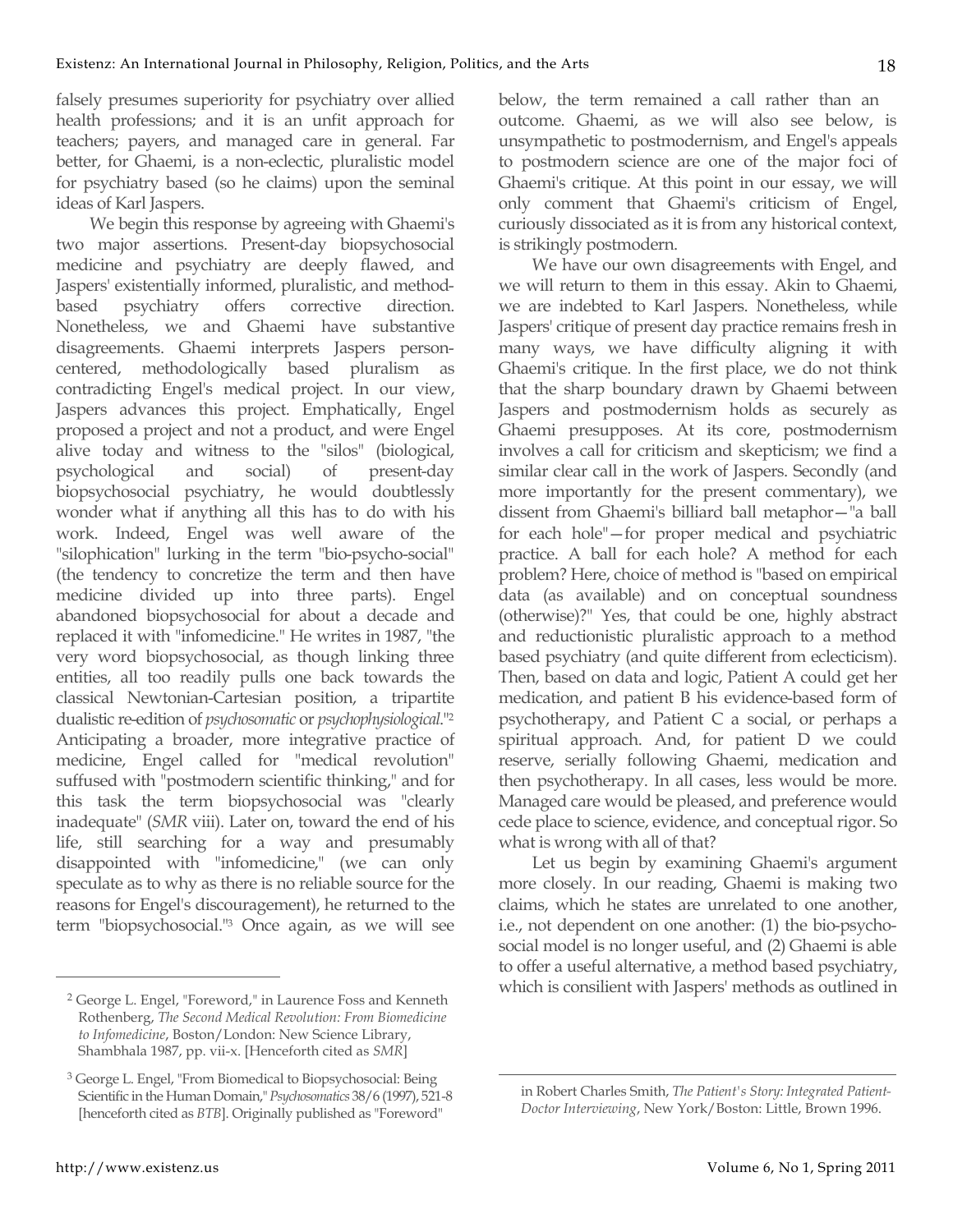the latter's *General Psychopathology* (first published in 1913).4

Claim (1) rests on a few sub-arguments: The biopsycho-social model is not useful, it has been misunderstood. Moreover, even properly understood, the BPS model remains inherently deficient given its postmodernist cynicism, a pervasive permissiveness that anything goes. Such permissiveness "represents the core of the BPS model as applied in psychiatry for the past three decades" (*BMP* 2). Here, while agreeing that permissive eclecticism is problematic, we will not follow Ghaemi's dismissal of postmodernism. We agree with Ghaemi that the biopsychosocial model is problematic as presently practiced, but we find remedy for this inadequacy precisely in methodological guidance initiated by Jaspers.

Claim (2) rests on the following assumptions: Ghaemi's method-based psychiatry resembles Jaspers' methodology because it is able to place each billiard ball in the right pocket. Here, we will ask how such methodology is able to do this—without relying on the expertise or clinical decision making of the practitioner—and provide an alternative. We provide the alternative interpretation that Jaspers' phenomenology leads precisely to the appropriation of a bio-psycho-social-spiritual model but now informed by collaboration with new disciplines such as clinical neuroscience and philosophical and evolutionary biology in a person centered medicine.

As Ghaemi himself has stressed,<sup>5</sup> in his methodology, Jaspers makes room for both causal explanatory natural science and a human-historical science of understanding (e.g., biographical understanding). That is we are able to approach human experience from both the neurobiological and phenomenological levels without giving priority to either, without reducing one to the other. In fact, Jaspers laments in his *GP* the current—even in his day!—decrease in the general level of education of psychiatrists in the humanities, and thus failure to employ a psychology of understanding in clinical

practice which, as a result, has become crude and oversimplified.6

Jaspers writes about the "givenness of the inner world not perceived by the senses"—by directly intuitively re-presenting it to ourselves and describing it (*anschaulich vergegenwärtigen und beschreiben*), or what he calls "the intuitive making present of the mental" (*anschauliche Vergegenwärtigung des Seelischen*). That is, the mental realm requires its own methodology, an "understanding psychology," where the understanding of the connections is done through a new understanding of things as in the work of Nietzsche (*ZSP* 336). We leave for the moment the epistemological status of the resultant general mental structures that the phenomenological method opens up and explores (noting some differences between Husserl and Jaspers). Jaspers writes:

genetically understood connections are connections formed by ideal types, which are in themselves not inductively obtained but evident in themselves, and serve as standards by which the currently actual processes may be assessed and recognized as more or less understandable rather than directly contributing to theories. [*ZSP* 332, our translation]

Drawing on the work of his contemporaries, such as Brentano, Dilthey, Husserl, Simmel, Weber, and others, Jaspers emphasizes that

we understand psychic connections, how the mental arises from the mental, e.g., how actions arise from motives, how moods and affects arise situations and lived-experience … to the extent we ascribe internal states as underlying motives to observed behavior we are making understanding connections psychologically or empathically (*einfühlend*) … empathic understanding is psychology itself. [*ZSP* 330, our translation; and *TV* 83, translation modified]

In contrast, Ghaemi, conceptualizes Jaspers in terms of an "either-or" approach, which seems to coincide with his billiard ball analogy of getting the

 $\overline{a}$ 

<sup>4</sup> Karl Jaspers, *General Psychopathology*, transl. Julius Hoenig and Marian W. Hamilton, Chicago: The University of Chicago Press 1964. [Henceforth cited as *GP*]

<sup>5</sup> S. Nassir Ghaemi, *The Rise and Fall of the Biospsychosocial Model*, Baltimore: The Johns Hopkins University Press, 2010.

<sup>6</sup> See Karl Jaspers, "Kausale und 'verständliche' Zusammenhänge zwischen Schicksal und Psychose bei der Dementia Praecox (1913)," in Karl Jaspers, *Gesammelte Schriften zur Psychopathologie*, Springer: Berlin/ Heidelberg /New York 1963, p. 336. [Henceforth cited as *ZSP*] Translated and reprinted, Karl Jaspers, "Causal and 'meaningful' connexions between life history and psychosis," in *Themes and Variations in European Psychiatry*, eds. Steven R. Hirsch and Michael Shepherd,

Charlottesville, VA: University Press of Virginia 1974, pp. 81- 93, here p. 90. [Henceforth cited as *TV*]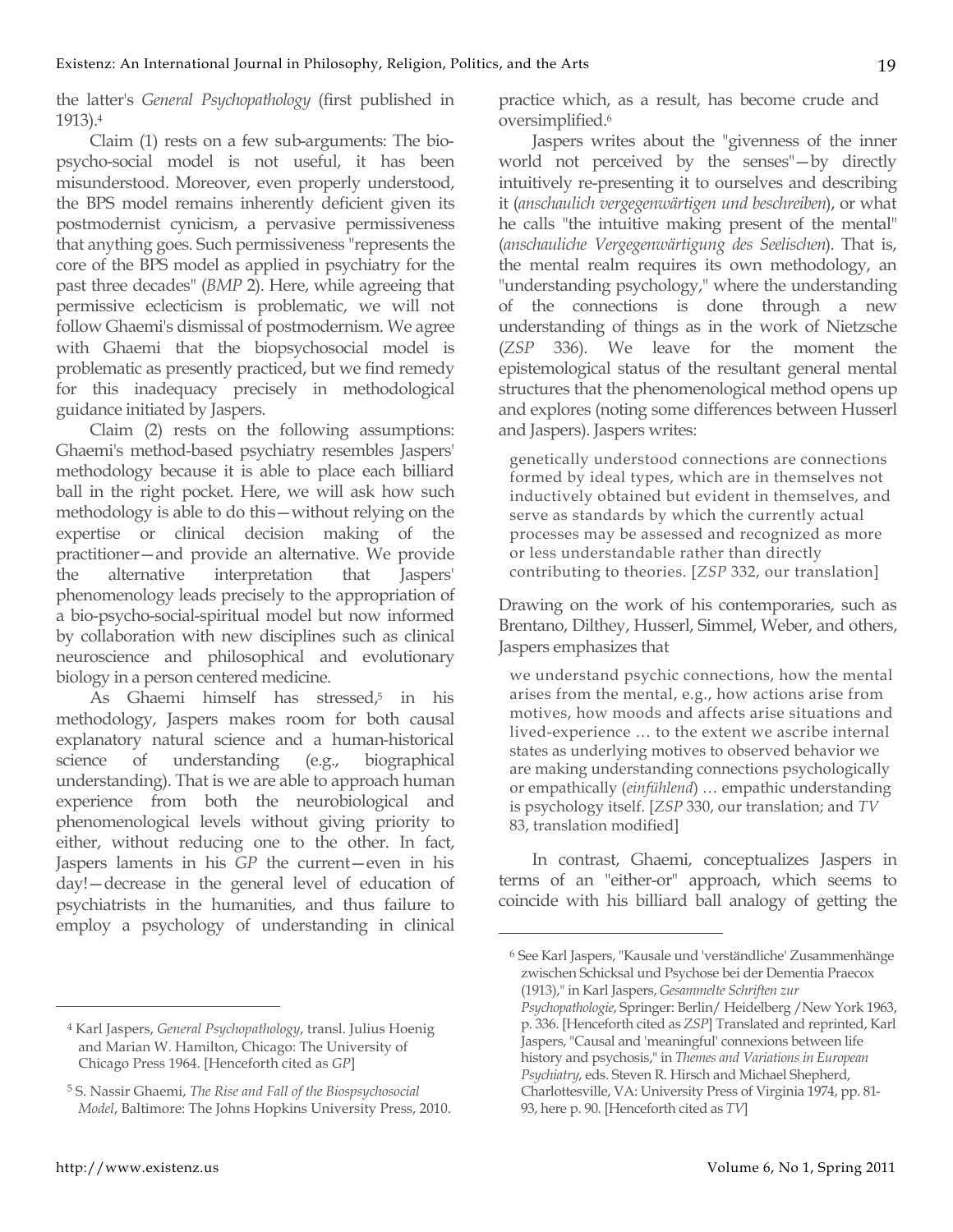correct ball in the correct hole. He writes that: "Jaspers was a biological reductionist too and also sometimes an existential reductionist. That is what I mean when I say he is not eclectic, and this is the alternative to BPS eclecticism that has not been understood by many psychiatrists and philosophers… Jaspers might say: 'This is billiards. Each ball belongs in its own hole'" (*BMP* 7).

In our view, this is not what Jaspers says. A careful reading of Jaspers and his fellow phenomenologists (leaving for the moment, the interesting internal disagreements between them) points us in a completely different direction than Ghaemi suggests. For example, Ghaemi writes, "Method-based psychiatry maintains that only one theory is correct, but it is not the same one for all parts of psychiatry" (*BMP* 8). In our view, Ghaemi's billiard ball analogy not only does not capture the spirit of Jaspers and other phenomenologists' rigorous methodological understanding but is actually a recipe for a return to the myopic, silo-like thinking and clinical practice of the medical model that Engel and others were trying to combat and which today we are finally overcoming precisely because of the tremendous interdisciplinary advances and perspectives that disciplines such as cognitive, clinical and social neuroscience, and philosophical and evolutionary biology have been supporting.

Ghaemi proposes that "choice of method is based on empirical data (as available) and on conceptual soundness (otherwise)" (*BMP* 8), but here Ghaemi obviates the obvious point: there is still the billiard player shooting the ball, who somehow knows—on the basis of expertise and clinical decision making—which pocket to shoot into.

Here we argue the following two points: (1) A careful reading of Jaspers and other contemporary and later phenomenologists leads to precisely the opposite conclusion: choice of method cannot be determined externally or objectively but requires contextual clinical understanding. (2) Permissive eclecticism— Ghaemi's pluralistic "ball for each hole" is not the only alternative to permissive eclecticism (which Ghaemi identifies with BPS and also with postmodernism). Ghaemi's answer, a method-based psychiatry, is instead a reductionism contrary not only to Jaspers but also to Husserl as well as a host of relevant psychiatrists and neurologists including Berze, Binswanger, Blankenburg, Conrad, Ey, Straus, or von Weizsäcker. Again, we recognize that Jaspers in his *GP* sometimes did and at other times did not differentiate his multiperspectival position from phenomenology and also from many of the methods used by these colleagues. Details about such similarities and differences cannot be presented here given the scope of this essay.

Let us approach the question of the different kinds of evidence at different levels of analysis by referring to Husserl's approach, also very much influenced by the nineteenth century explanation/understanding methods debate which not only Jaspers but also Dilthey, Simmel, Weber and many others at the time struggled with.

The human sciences (*Geisteswissenschaften*, the term can be traced to an anonymous script of  $1787$ <sup> $\sigma$ </sup> are based on the understanding of meaningful connections between historical events, whereas the natural sciences find causal explanations between postulated natural entities.8 Figure 1 indicates that natural sciences generally proceed from larger, often nebulous wholes, seeking out explanatory relationships between eversmaller, strictly defined parts of these wholes. Explanation (causal/mechanistic or statistical/ probabilistic or functional/teleological) tries to establish relationships between subcomponent parts. Conversely, the historical-human sciences generally move upwards from partial views to ever-larger contexts for understanding the matter at hand. Understanding is contextual by situating parts in greater wholes, even if these totalities are not directly available to the individual perspective but transcend or "encompass" it.9 For example, the historical-human sciences themselves stand in a historical process, which is at the same time the object (as contextual totality) of their study.10

<sup>7</sup> Alwin Diemer, "Geisteswissenschaften," in *Historisches Wörterbuch der Philosophie, Vol. 3*, ed. Joachim Ritter, Basel: Schwabe Verlag 1974, 211-5. We are indebted to Dr. Helmut Wautischer for this point.

<sup>8</sup> Aaron L. Mishara, "Missing links in phenomenological clinical neuroscience? Why we are still not there yet," *Current Opinion in Psychiatry* 20/6 (2007), 559-69. [Henceforth cited as *MLP*]

<sup>9</sup> Karl Jaspers, *Reason and Existence*, transl. and intr. William Earle, New York: Noonday 1955.

<sup>10</sup> Hans-Georg Gadamer, *Truth and Method*, 2nd edition, transl. and intr. Joel Weinsheimer and Donald G. Marshall, New York: Continuum 1993.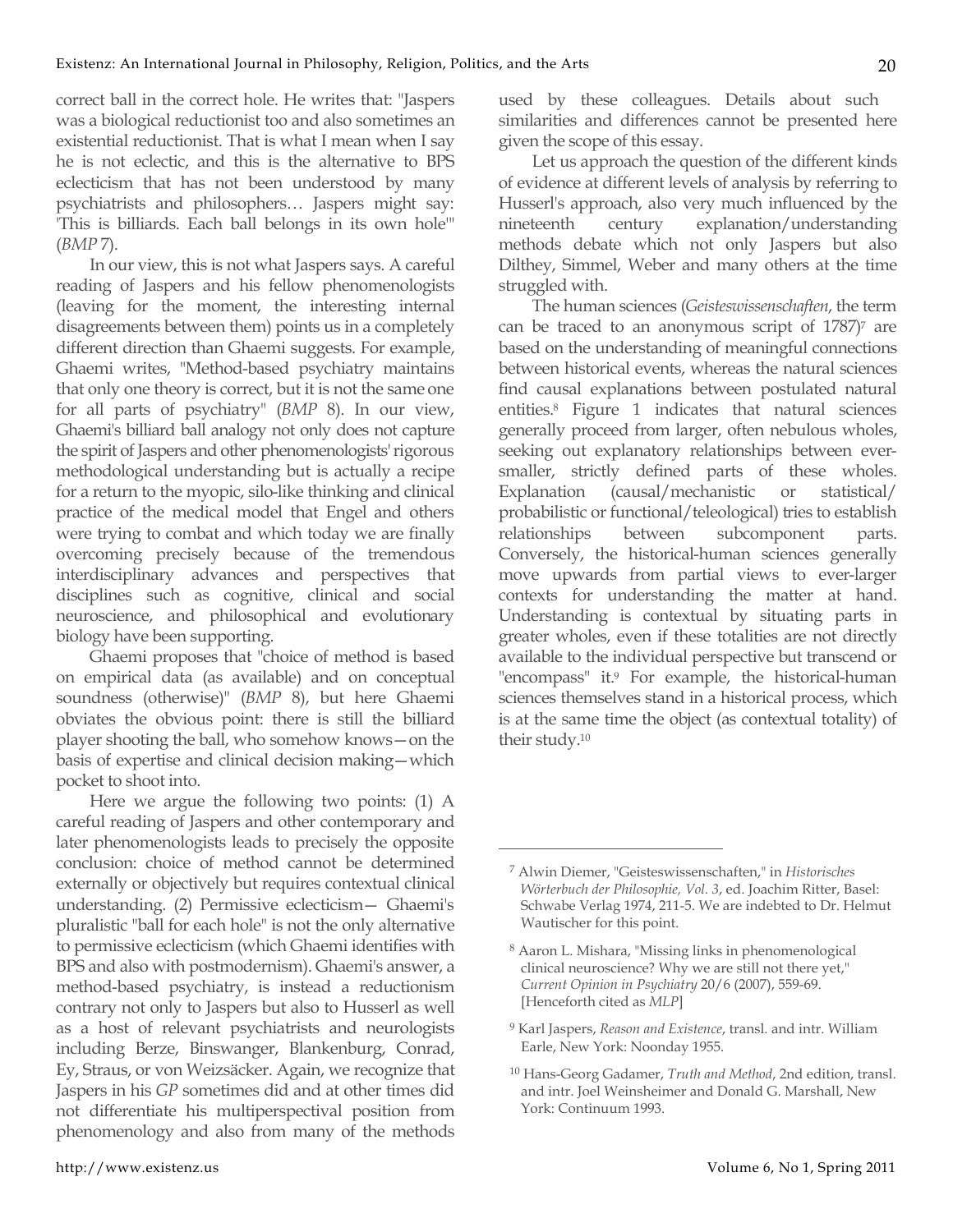

**Figure 1 Methods of the natural and the human-historical sciences**

| $φ$ , physis (φύσις)             | $\beta$ , bios ( $\beta$ ioς) |
|----------------------------------|-------------------------------|
| physical-natural sciences        | biological sciences           |
| $ψ$ , psyche (ψυχή)              | $\pi$ , polis (πόλις)         |
| psychological-cognitive sciences | historical-cultural sciences  |

Here the contextuality of understanding and explanation is schematically demonstrated. Assuming an opposed directionality between explanation (the arrow is pointing to the smallest circle) and understanding (the arrow points away from smallest circle), the methods of the natural and human-historical sciences are indicated. Natural sciences proceed in terms of the classic reductionist hierarchy from sociology to psychology, biology, chemistry and physics. These generally proceed from larger, rather nebulous wholes to seek out explanatory relationships between ever-smaller parts of these wholes. Conversely, understanding is contextual by situating parts in ever-greater wholes, even if these totalities are ultimately unavailable to the individual perspective but transcend or encompass it. Each discipline requires an abstraction, reduction to, and idealization (i.e., Husserl's "naming") of the objects or entities of its discipline (which exclude the objects of neighboring disciplines). Gray areas between disciplines indicate interdisciplinary relationships which are often more fuzzy involving destabilizing relationships within interdisciplinary vocabulary and concepts.11

Hence, any claim to unify the natural and human sciences is burdened by seemingly insurmountable problems. These include the integration of two opposing directions of method, and the effort necessary to make the contextual understanding of subjective experience somehow objective and testable in the terms of natural scientific explanation, i.e., in terms of the cognitive and neural processes and mechanisms.

This dilemma is reflected in what Levine and numerous philosophers following him, call the "explanatory gap" between neural processes and qualia,12 i.e., what it is like to experience phenomenal states. In contrast to Ghaemi's billiard ball metaphor of a method-based psychiatry, the explanatory gap (and the attendant explanation understanding controversy) continues to be a problem.

However, this does not preclude that we are able to spontaneously shift attitudes from contextual understanding to hypotheses about underlying neurobiological contributions in our clinical practice or clinical research. Although completely opposed in directionality, they do not contradict each other as Ghaemi's billiard ball holes (Ghaemi's "silophication") that are kept separate from interdisciplinary collaboration and research.

Rather the opposing directionality of methods between explanation and understanding stand in a dialectical relationship, what Jaspers' Heidelberg colleague and founder of psychosomatic medicine in Germany, Viktor von Weizsäcker,<sup>13</sup> called the "revolving door principle" of a Gestalt-circle: though mutually exclusive as abstractions, the two terms, explanation and understanding, mutually presuppose one another.

Jaspers, along with Binswanger, Blankenburg, von Weizsäcker and other colleagues did recognize the need to approach the relationship between explanation and understanding dialectically or contextually in clinical practice. We find that this resonates with recent efforts to establish a person-centered medicine. We believe that the proposed paradigm shift to a more phenomenological-clinical neuroscience will provide a more holistic, narrative, strength based (empowering), contextual, culturally sensitive approach and eventually, a new understanding of mental disorders.

Viktor von Weizsäcker had argued that we must introduce the concept of the subject into the study of life (biology). However, as human beings, we are able to reflect on our own subjectivity, but do not have access to the hidden unity between mind and body in what von Weizsäcker called the fundamental relationship

 $\overline{a}$ 

<sup>11</sup> *MLP* 564, figure reprinted with permission from Wolters Kluwer Health.

<sup>12</sup> Joseph Levine, "Materialism and qualia: The explanatory gap," *Pacific Philosophical Quarterly* 64 (1983), 354-61.

<sup>13</sup> Viktor von Weizsäcker, *Der Gestaltkreis; Theorie der Einheit von Wahrnehmen und Bewegen*, 4. Aufl., Stuttgart: Georg Thieme Verlag 1950. [Henceforth cited as *GK*]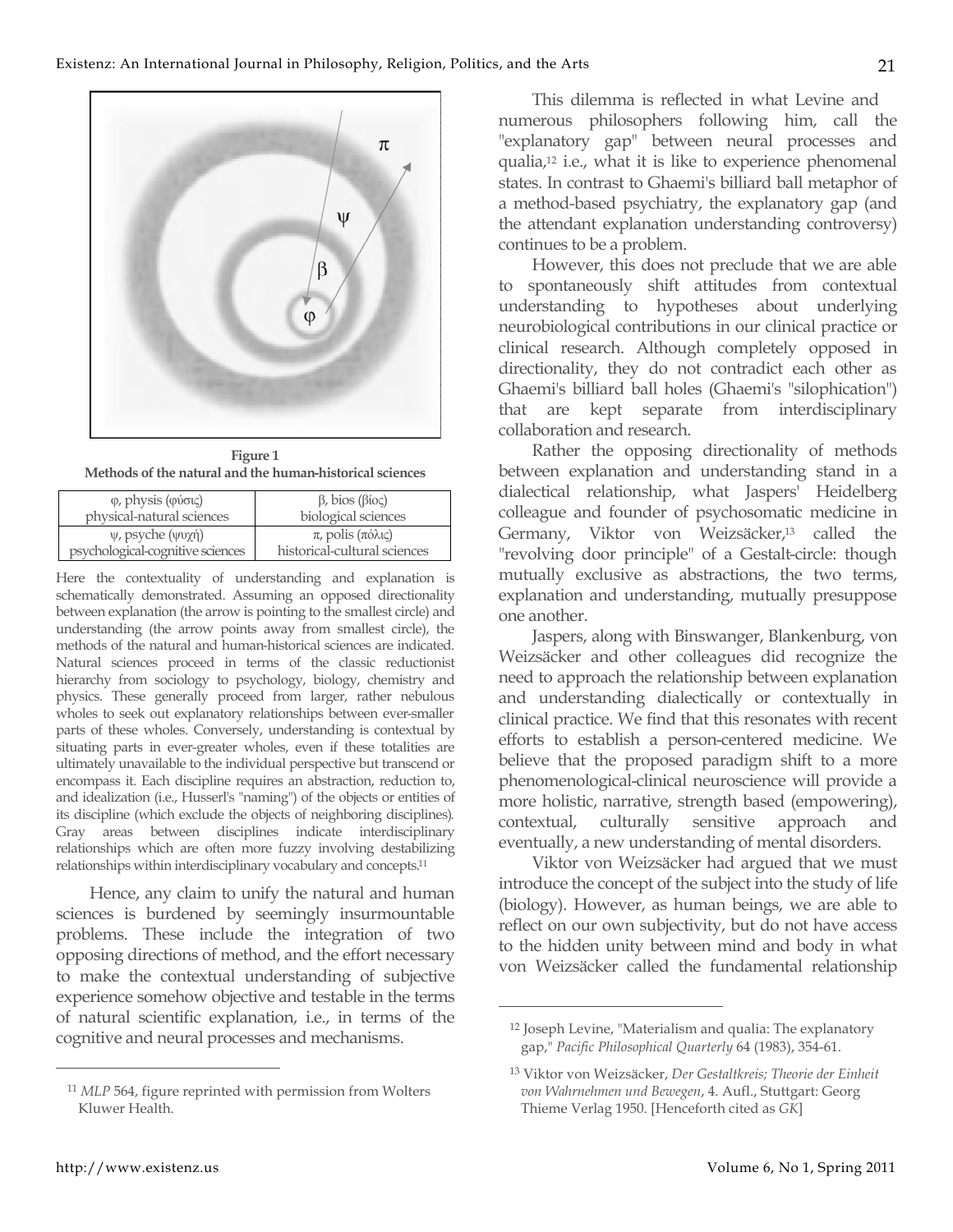(*Grundverhältnis*) to our own being. Mind and body are rather experienced as two sides of the same coin. That is, mind and body are in hidden unity or a Gestalt-circle (*Gestaltkreis*), that is, each term presupposes but mutually excludes the other. This unity is not given directly to consciousness and thus remains in hidden relationship (*Grundverhältnis*). The comparison between Jaspers and von Weizsäcker recalls the thought provoking comparison between Jaspers and Engel that Ghaemi poses. Both von Weizsäcker and Engel were involved in overcoming mind body dualism and were open to psychoanalysis. Both were convinced that the only way to do so was not to ignore the natural sciences but to integrate them into a more contextual holistic effort. All three—Jaspers, von Weizsäcker, and Engel were convinced of the importance of human meaning in autobiographical understanding, and how these meaningful connections may be disrupted in different disorders (and now that we are discovering the underlying processes, including molecular processes underlying the memory for self we are coming closer to their vision). Here we must agree with Jaspers but also his contemporaries (Brentano, Dilthey, Husserl, Simmel, Weber, and others) on the same point: "we understand psychic connections, how the mental arises from the mental, e.g., how actions arise from motives, how moods and affects arise situations and livedexperience" (*ZSP* 330, our translation; and *TV* 83, translation modified).

Unfortunately for Ghaemi's metaphor, medical and psychiatric practice is not akin to an instrumental game such as billiards. While it is often possible and even appropriate to reduce the subject of medicine the person(s) centered promotion of health and amelioration of illnesses—to one abstract aspect or another, all abstract moments must always be related back to the whole. Our patients are concrete human beings with all of the world relatedness that this entails. And while our sciences can indeed appropriately focus upon a singular abstract moment taken from this whole (for example, a hemoglobin A1C or a formal thought disorder), physicians must never lose sight of the whole to which this part nonetheless refers. Each perspective does reflect back upon that whole, and as a perspective rather than an answer. In his *GP*, Jaspers tirelessly asked the reader to be mindful of all of the perspectives, and the manner in which they reveal, conceal, contradict and complement each other. Furthermore, there will be other perspectives, some not yet disclosed. Always cautious, he was skeptical of the very possibility of there being correct balls for each hole. And finally, for all of the perspectives, understanding halts (never nullifying their correct application). If there is a game that is being played, it is not billiards, but life.

Ghaemi does open a door to such existential facts of life by permitting existential approaches, presumably when appropriate, but his singular, or serially singular one-ball-for-each-hole methodology cannot suffice, we would argue, for a Jaspers-informed practice. Such a methodology is too abstract, the perspectives too reified, and their application too concrete, apart from generating the kind of silophication that Ghaemi presumably wants to overcome by doing away with the BPS model. We would further argue that Jaspers' *GP*—the very text that Ghaemi warns beginners away from—states all of this.

*GP* was written when Jaspers was 30 years old, and it went through several editions through his life, the most pertinent perhaps being the 1946 edition written in Germany during the WWII years when Jaspers was not permitted to work and lived day by day with his Jewish wife awaiting a knock on the door and arrest and worse. Herein, Jaspers embraces what today would be called a person-centered, methodologically pluralistic framework for psychiatry. We do agree with Ghaemi that Jaspers program is quite different from the eclecticism and silos of present day biopsychosocial psychiatry. But it also differs from Ghaemi's notion of a proper method, or sequence of methods, per problem. Rather than contradiciting Engel's quest for a broader, more inclusive medical practice, we emphasize that Jaspers existentially informed methodological pluralism should be viewed as advancing it.

How does this fit into Ghaemi's billiard game? We suggest that Ghaemi is playing the wrong game. Ghaemi's instrumental game is neither person centered nor people centered, it is task or procedure oriented getting the correct ball into the correct hole. Indeed, sometimes medicine and psychiatry sometimes may appear task oriented (for example, developing a vaccine for an illness), but even in these case the goal may be better achieved through sanitation or altering social mores. Indeed there are many ways to get to Rome, and although acknowledging this may appear to be kowtowing to postmodernism (so relative!), in the human world (and even on the billiard course, in so far as billiard is a human game) such is truth.

The reality of psychiatry as a scientific and humanistic endeavor is indeed a starting point for Jaspers' *GP*, who would agree with Ghaemi that: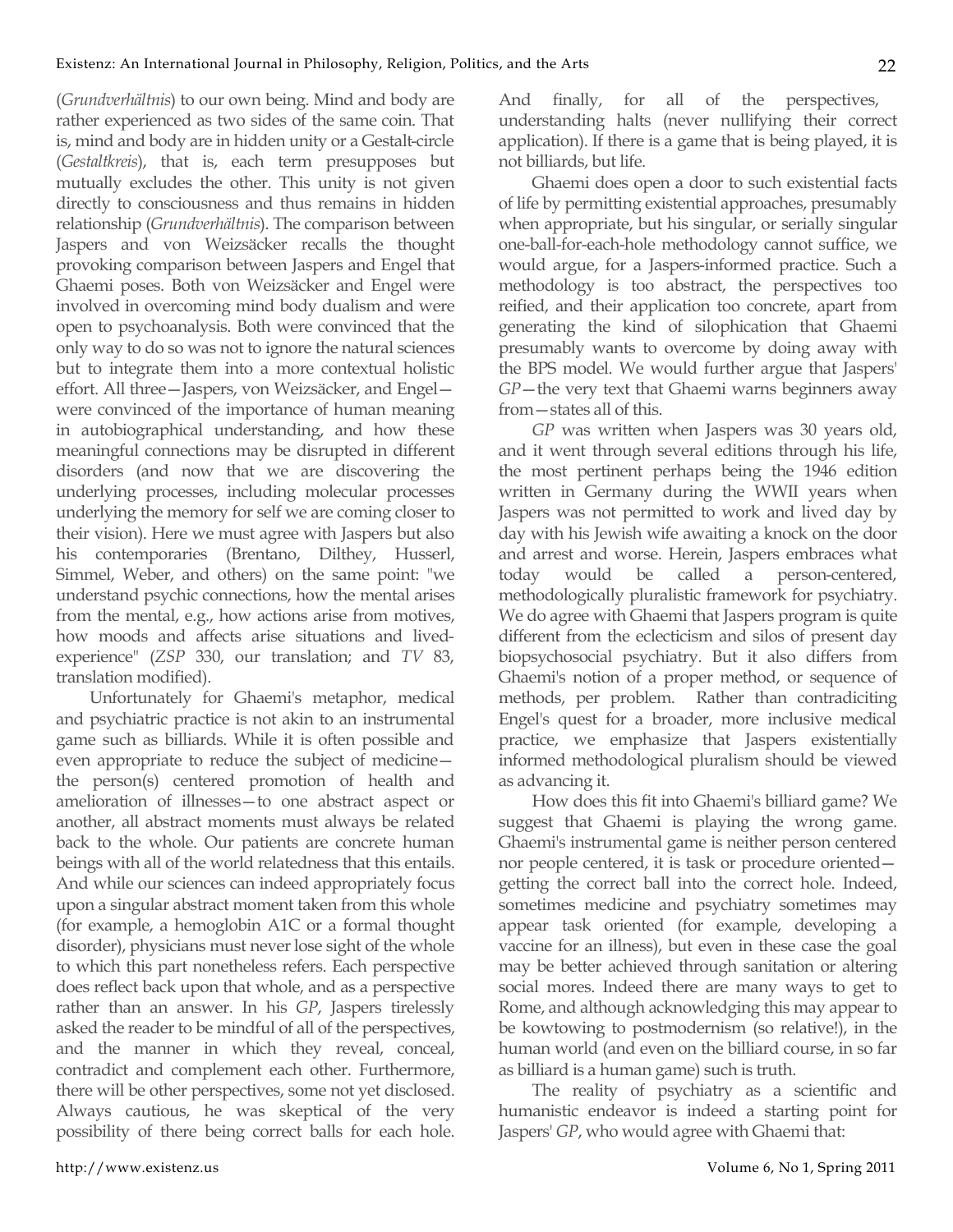We … are asking for a systematic grasp of all the existing methods and viewpoints and insist that there should be no confusion of them, and no generalization beyond certain well-defined limits, and within these limits methods should be systematically used and carefully applied. [*GP* 34]

## Nonetheless, in distinction to Ghaemi's ball per hole:

my own over-all point of view starts, not from an apparently known, factually demonstrable principle of things, but rather points down many perspectives and in many directions. It suggests movement in various planes and constrains us to remain alert and look far afield, while at the same time we try to keep a firm grip on all the systematised knowledge we have won so far.

Our attempt … takes the form only of a comprehensive methodology, in which all possible knowledge can be accommodated. Such a methodology must be so constructed that it is an open one which constantly allows for new methods.

The basic attitude expressed in this book is that of fighting against all attempts to create absolutes… We want to understand and accommodate all the knowledge that is possible and find a natural place for it within the framework of our method. [*GP* 35]

In the end, in his seventh edition of *GP*, at age 76, Jaspers defended his book as one that "does not seem to be out of date," with "methodological principles" that remain "largely unaffected." Still, nonetheless, "it would certainly be possible nowadays to write a better book even on the methodological side. Such a task must fall to a younger scientist who might well succeed if he would appropriate the methodological clarification of this book, expand it, and put it perhaps into a different context. I would gladly welcome such a book."

Hence, in this essay, we have tried to develop a narrative somewhat different than Ghaemi's, with a synergistic consequence, a biopsychosocial model for medicine and psychiatry indebted to both Jaspers and Engel. It is our conclusion that Jaspers' person-centered, methodological pluralism does not contradict biopsychosocial medicine and psychiatry but in fact complements and advances the broader medical model that Engel sought but never achieved. Beginning with very different presuppositions and premises, operating in very different medical worlds, and utilizing very different approaches, George Engel and Karl Jaspers both tried to rescue medical (in Engel's case) and psychiatric (in Jaspers' case) practice from improper reductionist approaches, methods, and dogmas. For all their different yet complementary programs, both saw

a proper medical starting point in a collaborative professional relationship, in so far as that is possible, between a physician and a patient (with all their subjectivity and world-relatedness) for the sake of advancing their health and ameliorating their illness. And then what? Writing in the preface to his 1942 edition of *GP*, Jaspers states:

Everything, which has been contributed to the knowledge of the sick human psyche by psychiatrists in the main, but also by general physicians, psychologists, psychotherapists, biologists and philosophers, has needed to be analysed in respect of its basic features and also found a place within a realistic classification. [*GP* xi]

And in his final 1997 *BTB* essay, Engel began with a 1933 quote from H.S. Jennings: "We include as biology not only the data obtained by observing other individuals and things but also those that we reach through [our own inner experiences of living]. The biologist is himself…of the same material of which are composed the living things that he studies."14

Before we close, we will disagree with Ghaemi's depiction of George Engel as a resolutely antihumanistic physician-scientist (or psychoanalytic pseudoscientist). Yes, Engel does call for physicians to be as scientific as possible, but we must ask ourselves precisely what he has in mind. Rather than banning humanism from the medical domain, Engel's intention, it seems to us, is that biopsychosocial thinking provides a conceptual framework conducive to accommodating the human domain scientifically. At age 84, in order to clarify his meaning, writing his last published essay from a senior citizen facility (to which he had gone to live earlier, still healthy and working each day, so that he could reside with his infirm wife), Engel offers us an excerpt from his own idiosyncratic personal diary as a potential source of legitimate scientific evidence: One night he cannot sleep consequent to an annoying sensation in his throat, changing his bedtime posture, drinking water and belching several times brings relief, in the morning he is "a little sad" as he recalled how his currently very ill wife would have "noticed that I slid down (and) would try to help me get repositioned before symptoms developed. She has been in a nursing home for more than a year." Pertinently for good medical practice, "experienced clinicians using

<sup>14</sup> Herbert S. Jennings, *The Universe and Life*, New Haven, CT: Yale University Press 1933, pp. 14, 22.